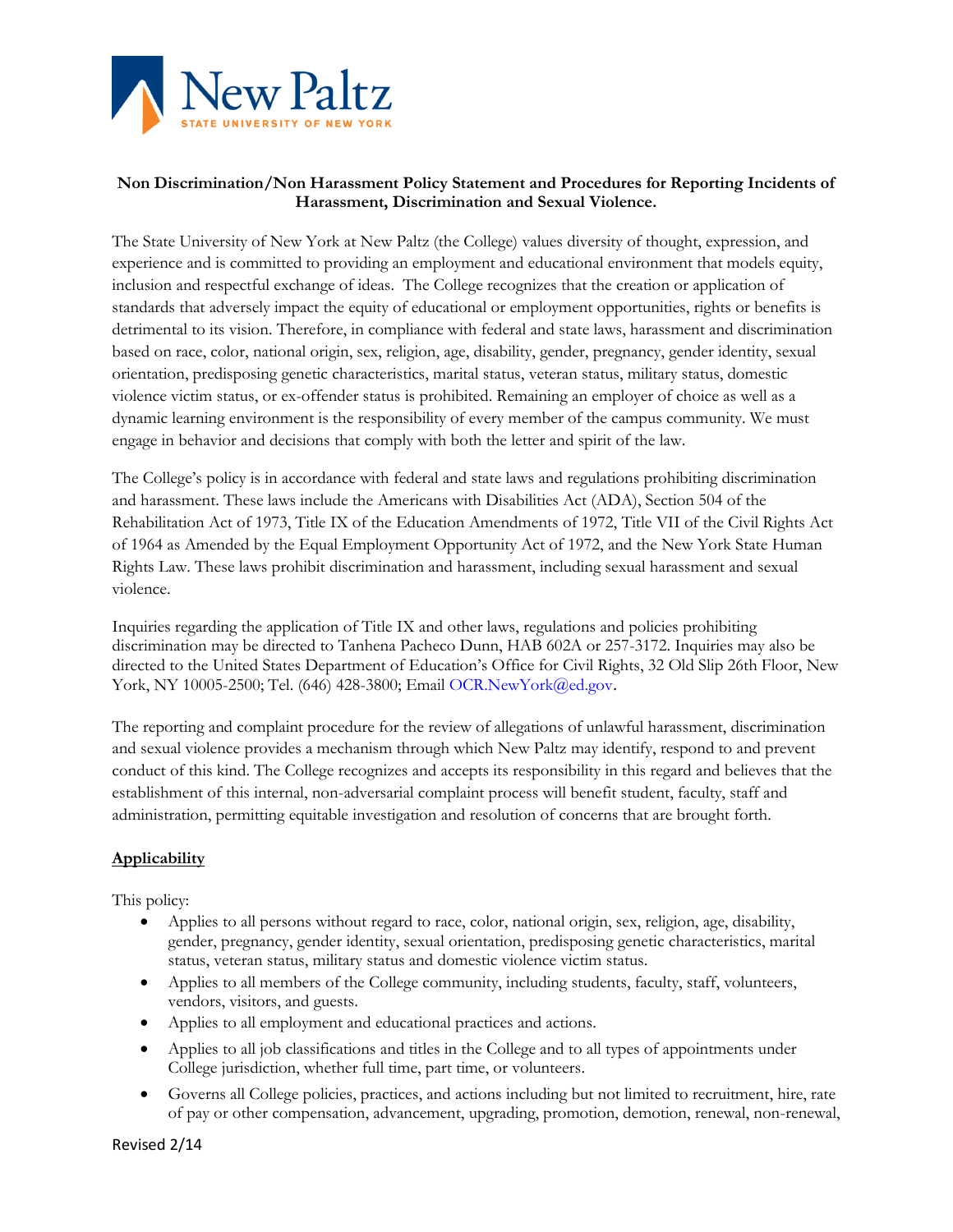termination, transfer, layoff, leave, training, grading, housing, and employee and student benefits of whatever nature.

- Applies to all College organizational units.
- Expects that each contractor, supplier, unions, public agency, or cooperative agent will support this policy by complying with applicable state and federal equal employment opportunity laws and regulations.

# **Retaliation**

Anyone who participates in this process has the right to do so without fear of or actual retaliation. It will be made clear to all parties and witnesses that retaliation against any participant in this discrimination complaint process will result in appropriate sanctions or disciplinary action as covered by College policies or applicable collective bargaining agreements. These sanctions will be invoked for retaliation regardless of the merits of the original complaint. All allegations are assumed to be made in good faith, however, allegations proven to be made falsely and with malicious intent are violations of this policy, and will be treated as a serious matter. Any person who believes they have been subjected to retaliatory actions should report this to the Affirmative Action Officer (AAO)/Title IX Coordinator.

# **Timeframe for Reporting**

Timely reporting is encouraged as the College must take steps to end, prevent the re-occurrence of, or otherwise address the behavior that violates policy or law. Delays in reporting a complaint can limit the type or effectiveness of our response. More broadly, delays in reporting can prevent the College from understanding if a pattern of risk or behavior is developing.

Ordinarily, complaints should be filed within one year after the last act of alleged discrimination or harassment occurred. In instances involving a student complaint against a faculty member charging discrimination that occurred in the context of a subordinate-supervisor academic relationship (e.g., teaching, advising, thesis or dissertation supervision, coaching, clinical medical supervision), the time period may be extended until one year after the student is no longer under the faculty member's academic or clinical supervision or three years from the date the most recent alleged discrimination occurred, whichever is earlier. Failure to file a complaint within the relevant limitation period does not eliminate access to this process but can, as mentioned above, limit the type or effectiveness of our response and may lead to dismissal of the complaint.

# **Confidentiality**

We understand how difficult it can be to come forward with a concern or claim. We encourage candid and honest participation in our process so that we can identify the correct course of action. The College will make every effort to keep the confidentiality of any person(s) reporting a claim or participating in the process. However, we cannot guarantee unqualified confidentiality as we must also balance the safety of other members in our community. If we determine that there is the threat of imminent harm to an individual or to the community, information may need to be shared and then only with appropriate individuals. Complainants will be advised if information pertaining to a claim is shared with individuals outside of the College's investigative process.

The AAO will instruct the parties and all others participating that the complaint investigation procedure is best able to achieve an equitable process when confidentiality is not breached. Once breached, it can make it difficult for the AAO to successfully conclude the investigation process. In addition, all parties to this process will be held to the non-retaliation policy.

#### **Filing an complaint with an external agency**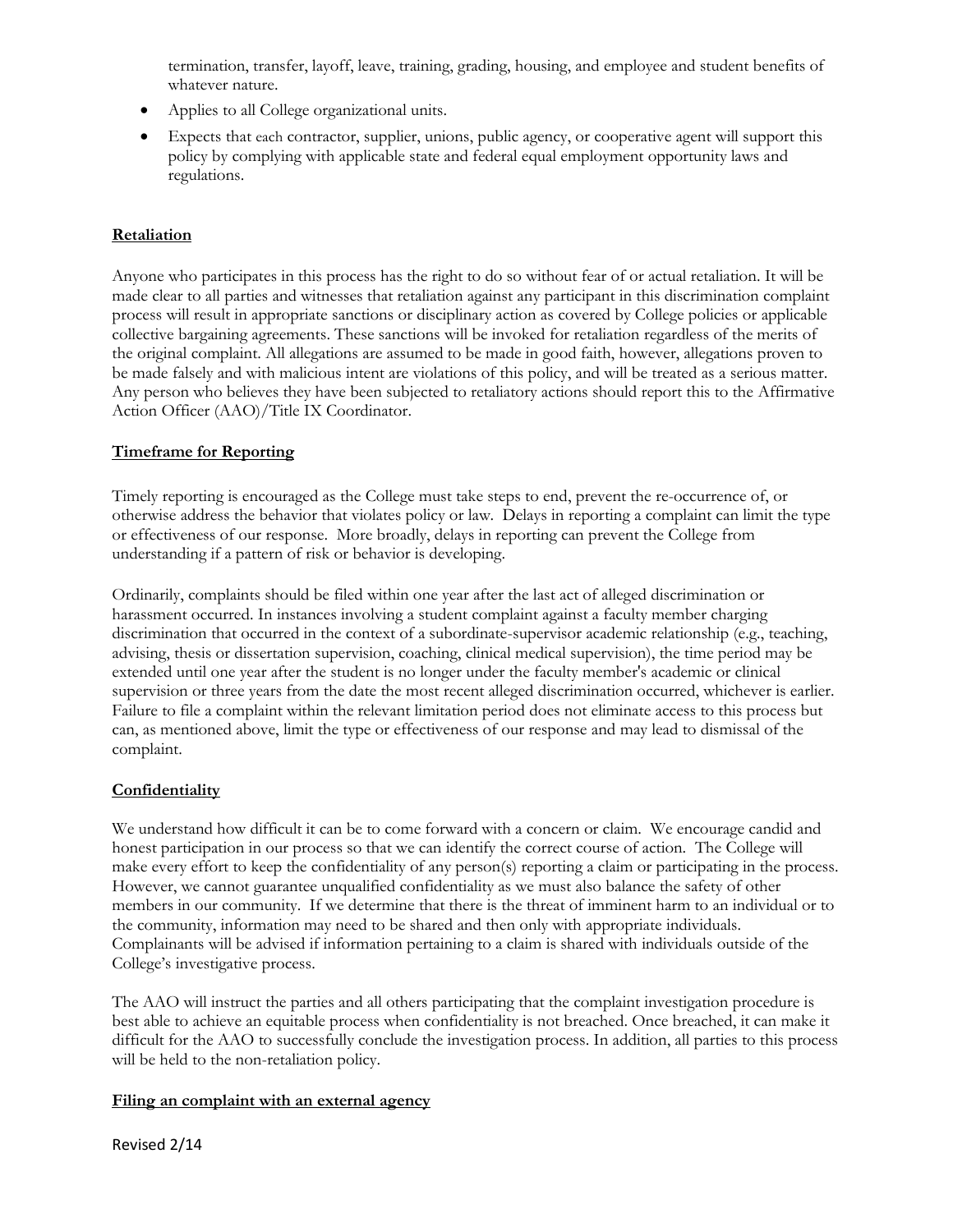The internal reporting process does not preclude an individual from filing a complaint with the appropriate State or Federal agency or external law enforcement, and the complainant may file such a complaint at any time during the process. However, after filing with one of these outside enforcement agencies, or upon the initiation of litigation, the complaint shall be referred to the Office of General Counsel for review and defense or, if deemed appropriate by Counsel, involvement in mediation, conciliation or settlement with the external agency or such other actions as may be in the interests of the College, including termination of the internal procedure. Information on external agencies can be provided by the AAO (Link to list on website).

# **Responsibility**

### **Anyone who receives a report or complaint of harassment, discrimination or sexual violence should contact the AAO/ Title IX Coordinator.**

President, provost, executive vice president, vice presidents, deans, directors, department heads, managers, and supervisors

- Must contact the AAO/Title IX Coordinator to report sexual harassment, discrimination or sexual violence that they observe or learn about.
- Provide information to individuals in their units regarding the procedure described in this policy.
- Refer persons with inquiries or complaints to this policy and the Office for Compliance and Campus Climate.
- Prevent discrimination and harassment whenever possible; initiate a referral for disciplinary and/or corrective action when appropriate.

Supervisors, instructors, and others with authority to make decisions on behalf of the College

- Ensure that these decisions are made based upon legitimate, non-discriminatory reasons and in accordance with applicable laws, College policies and procedures.
- Must contact the AAO/Title IX Coordinator to report sexual harassment, discrimination or sexual violence that they observe or learn about.

Executive Director for Compliance and Campus Climate (AAO/Title IX Coordinator)

- Responsible for overall administration of this policy.
- Investigates or coordinates investigations pertaining to allegations of discrimination and harassment and sexual violence.
- Coordinates appropriate training and support for employees, supervisors and those designated to assist in compliance of this policy.

Designees of the Office for Compliance and Campus Climate

- Disseminate information and provide education regarding this policy.
- Must contact the AAO/Title IX Coordinator to report sexual harassment, discrimination or sexual violence that they observe or learn about.
- Act as a resource for faculty, staff, and students on issues of harassment, discrimination or sexual violence.
- Provide information regarding questions or concerns about harassment, discrimination or sexual violence.
- Direct individuals to the Office for Compliance and Campus Climate for a more in-depth assessment of situations or concerns brought to their attention.

Faculty, staff, and students

 Understand and refrain from behavior that violates this policy or otherwise creates a hostile environment for others. Remember that it is not the intent of the individual's behavior rather the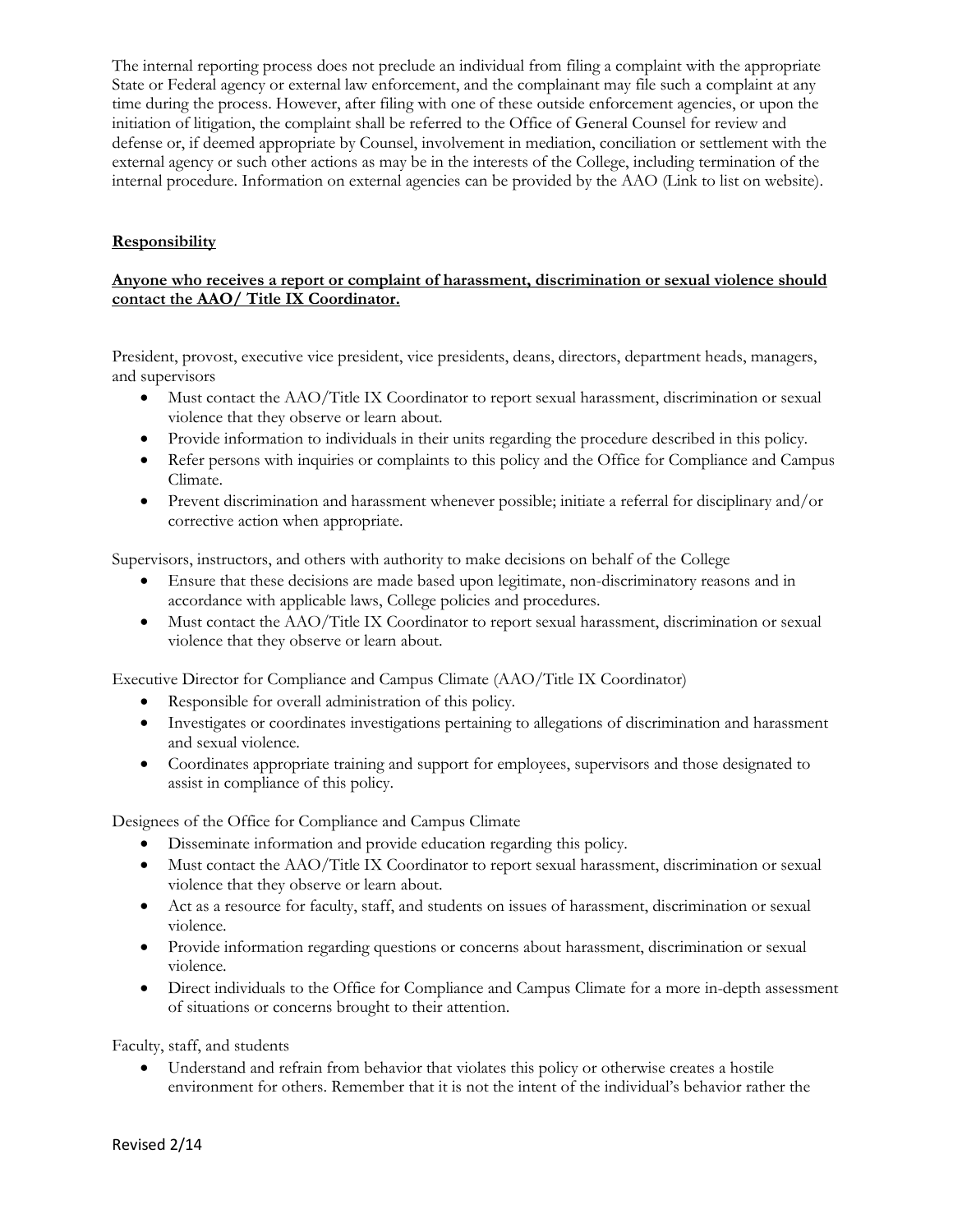perception of the individual that the behavior is hostile or discriminatory that gives rise to a claim under this policy.

- Talk to the person involved if you feel you can do so safely. You might explain why you were offended by what occurred. Sometimes a clearing of the air is all that is necessary.
- Keep a record of what occurred. Include direct quotes, witnesses, and patterns to the harassing behavior. Save any relevant cards, letters, or e-mail messages sent, however harmless they may seem.
- Do not ignore the situation. Take action. Seek out the assistance of your supervisor, professor, advisor and/or report directly to the Affirmative AAO/Title IX Coordinator.

#### **Jurisdiction of the Affirmative Action Officer (AAO)/ Title IX Coordinator**

The policy is administered by the Executive Director for Compliance and Campus Climate /AAO/Title IX Coordinator. This position reports directly to the President of the College and is the designee for the administration of these procedures. These procedures have been approved by the State University of New York, Office of General Counsel. This policy intends to provide an equitable process, balancing the rights of those bringing complaints of discrimination, harassment and retaliation (the "Complainant"), those against whom such claims are brought (the "Respondent") and the interest of the College to maintain a safe and productive learning and working environment.

Complaints of harassment, discrimination or sexual violence can be made to the Dean of Students, Human Resources or directly to the AAO/Title IX Coordinator. Complainants often feel more comfortable reporting these concerns to an administrator, manager or supervisor. Reports made to a College administrator, manager, or supervisor concerning an act of discrimination or harassment shall be immediately referred to the AAO/Title IX Coordinator. The AAO/Title IX Coordinator will also receive initial inquiries, reports, and requests for consultation and will coordinate appropriate and timely responses.

If, at any time during the course of resolving or investigating a complaint of discrimination, the AAO/Title IX Coordinator determines that a complaint is not within the jurisdiction of the office, the complaint and complainant shall be referred to the appropriate office and the matter shall be considered concluded for the purposes of the Affirmative Action Office. In addition, based on information received, the AAO/Title IX Coordinator may exercise her/his discretion and initiate an investigation on behalf of the College community, with or without the cooperation or involvement of a complainant/victim.

Employee corrective and disciplinary procedures and the student disciplinary processes will continue to operate as before.

#### **Consultation & Review**

Any member of the New Paltz college community may speak confidentially with the AAO/Title IX Coordinator regarding potential claims of discrimination, harassment or sexual violence. This consultation may include gathering of information, including the nature of the issue or concern, names and contact information of the parties, as well as other relevant facts. The AAO/Title IX Coordinator may offer some guidance as to steps that can be taken in response to the complaint. Individuals seeking this consultation can elect no further action, except as explained below, or can seek informal resolution.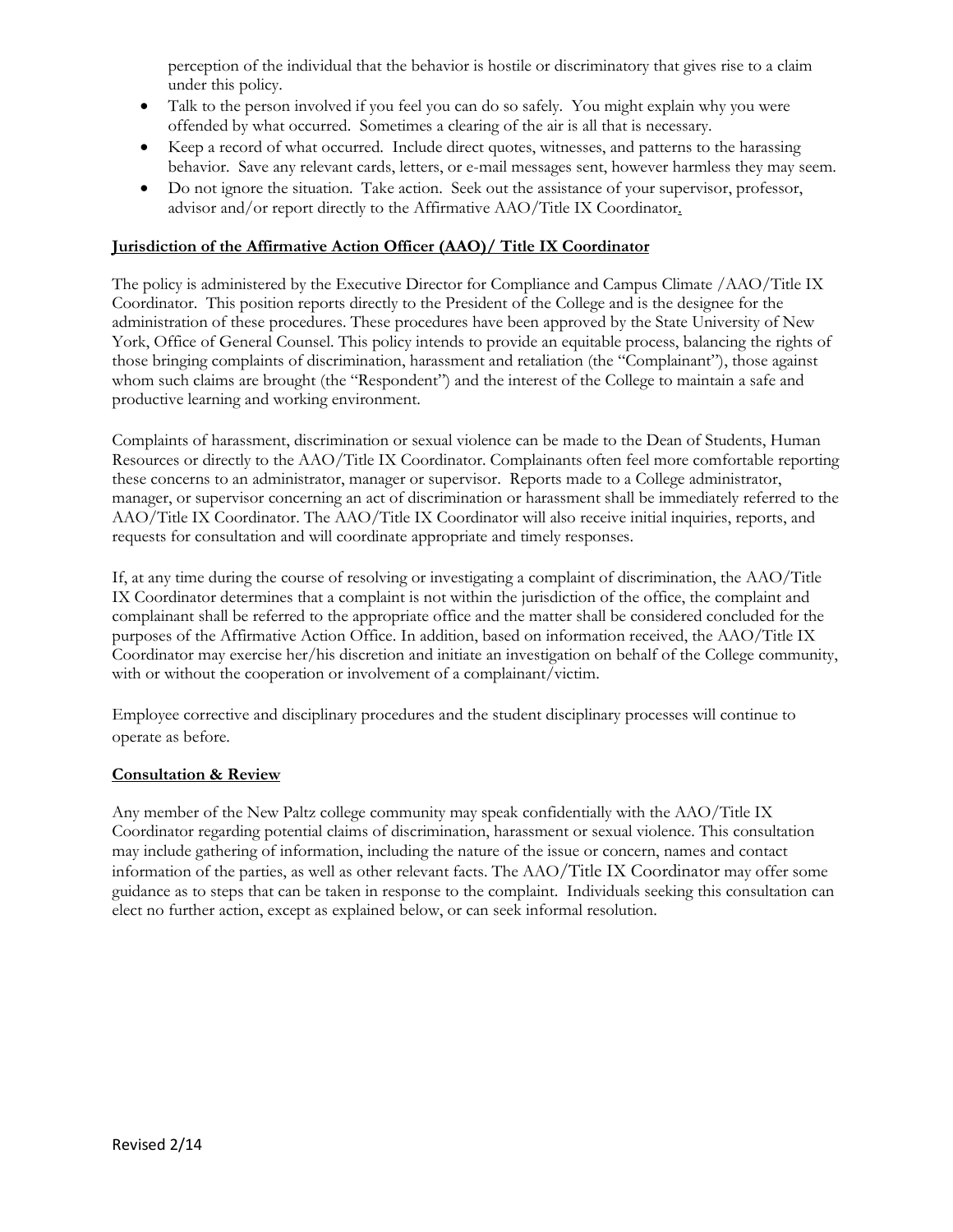### **Informal Resolution**

Where appropriate every effort will be made to provide informal resolution, however the formal investigation can be initiated by the complainant at any time. The request for informal resolution and any proposed resolution will be communicated to the complainant and the respondent. If the resolution is acceptable to both the complainant and the respondent, then the matter will be closed.

It is important to note that due process considerations may limit the ability to investigate or resolve anonymous complaints or complaints in which the individual wishes to discuss the matter but not proceed with any further action. Once again, based on information received, the Affirmative Action Officer/Title IX Coordinator may exercise her/his discretion and initiate a complaint on behalf of the College community.

The complainant will be advised of the steps in the formal investigatory and complaint process.

Additional information on reporting and addressing complaints of sexual violence is provided in Appendix B.

### **Formal Complaints and the Investigatory Process**

The College's formal investigation procedures are not designed to replicate an external judicial process. The investigatory process is guided by the need to balance the remedy of unlawful discrimination and harassment with principles of equity, due process, and confidentiality. Accordingly, parties wishing to move beyond the consultation or informal resolution or who chose to engage only a formal complaint process are advised of the following:

- Complainants and Respondents are expected to meet with the Affirmative Action Officer as requested and needed.
- The parties shall not employ audio or video taping devices.
- Both the complainant and the respondent are entitled to due process, including knowledge of the specific allegation(s) against him or her and an opportunity to respond.
	- o The complainant will be asked to provide information regarding the offending incident(s) or behavior(s) and the alleged actor(s).
	- o Both parties will have an equal opportunity to provide evidence and information on witnesses and others who may aid in the investigation or who may also be aggrieved by the offending incident or behavior.
	- o Complainants, respondents and third party witnesses are protected against retaliation for filing complaints of discrimination and/or participating in an investigation. If a party feels that any negative action has been taken as a result of filing a complaint or participating in a complaint investigation, this allegation will be investigated separately.
- The standard applied to this process is a preponderance of the evidence and no presumption of wrongdoing will be made. Preponderance of the evidence is defined as that amount of evidence which demonstrates that it is more likely than not that the conduct occurred.
- In conducting a complaint investigation, relevant laws, policies and procedures, documentation, and information obtained from the complainant(s), respondent(s), and witnesses will be considered.
- Complainants, respondents, and witnesses will be advised of internal and external support resources, including immediate measures during the College's investigation, which may include but are not limited to:
	- Notifying the parties of options to avoid contact with each other, including transferring academic or living situations as appropriate, without disproportionately burdening one party.
	- Providing an escort for a party to move safely around campus.
	- Offering and providing services to students, including counseling, medical services, and academic services such as counseling.
	- Educating both parties about the prohibition against retaliation from each other and third parties.
- Legal counsel retained by a Complainant, Respondent or witness may not participate or be present at any meeting convened in connection with a consultation or internal complaint.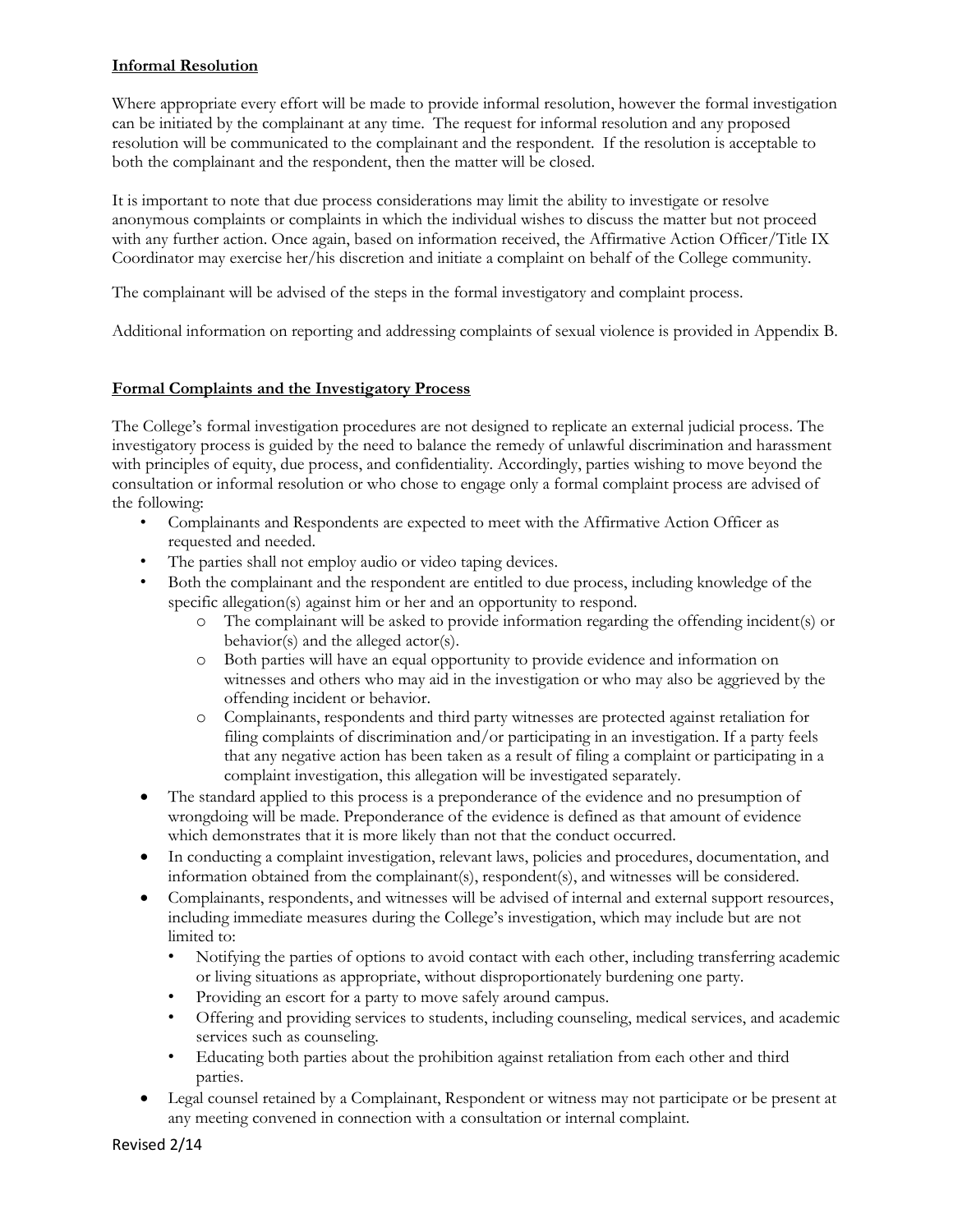- Complainants, respondent, or witnesses are expected to communicate directly with the AAO or designee. Any party to the investigation may choose to be accompanied by another person for moral support. However, these individuals may not participate in the process and must maintain confidentiality so as to not impede or interfere with the investigator's ability to obtain necessary information.
- The timeframe for concluding the complaint process will depend upon the complexity of the investigation, timing of the reporting, availability of witnesses, etc. However, this should not exceed sixty days absent good cause or mutual agreement by the parties. This timeframe can be extended, in the event that equity of process and/or due process is best served by the additional time. The need for an extension of time will be communicated in writing to the parties.
- The complainant will be advised of the option to file a complaint with appropriate external Federal/State investigative agencies at any time.
- The complainant and respondent will both receive notice of the outcome of the investigation.

The following are potential outcomes of a formal complaint investigation. This is not an exhaustive list of outcomes as each matter is unique and is reviewed in the context of applicable laws and policies and within the standard of preponderance of the evidence presented.

- The matter is able to be resolved by the parties and there are no other issues requiring AAO /Title IX Coordinator involvement (this option is not appropriate for sexual violence complaints, as provided by OCR guidelines).
- The complainant elects to withdraw the complaint and/or requests that there be no further investigation, and there are no other factors which require continuation of the investigation.
- There is insufficient evidence to support a finding of a violation of the Colleges' policies against discrimination and/or harassment.
- There is sufficient evidence for the AAO/Title IX Coordinator to recommend appropriate action, including referral of the matter through the applicable campus disciplinary mechanism(s).
	- o For Employees not in a Collective Bargaining Unit In consultation with the Human Resources Office and the Office of University Counsel, the AAO/Title IX Coordinator may make recommendations to the President as to the specific charge(s) and corrective or disciplinary action.
	- o For Students The Dean of Students, in consultation with the AAO/Title IX Coordinator will determine the specific charge(s) and apply corrective or disciplinary actions as outlined in the student handbook.
	- o If the President is the Respondent, the AAO/Title IX Coordinator will provide information on the investigation and the Chancellor or designee shall issue a written statement indicating what action the Chancellor proposes to take. In this instance, the Chancellor's decision shall be final.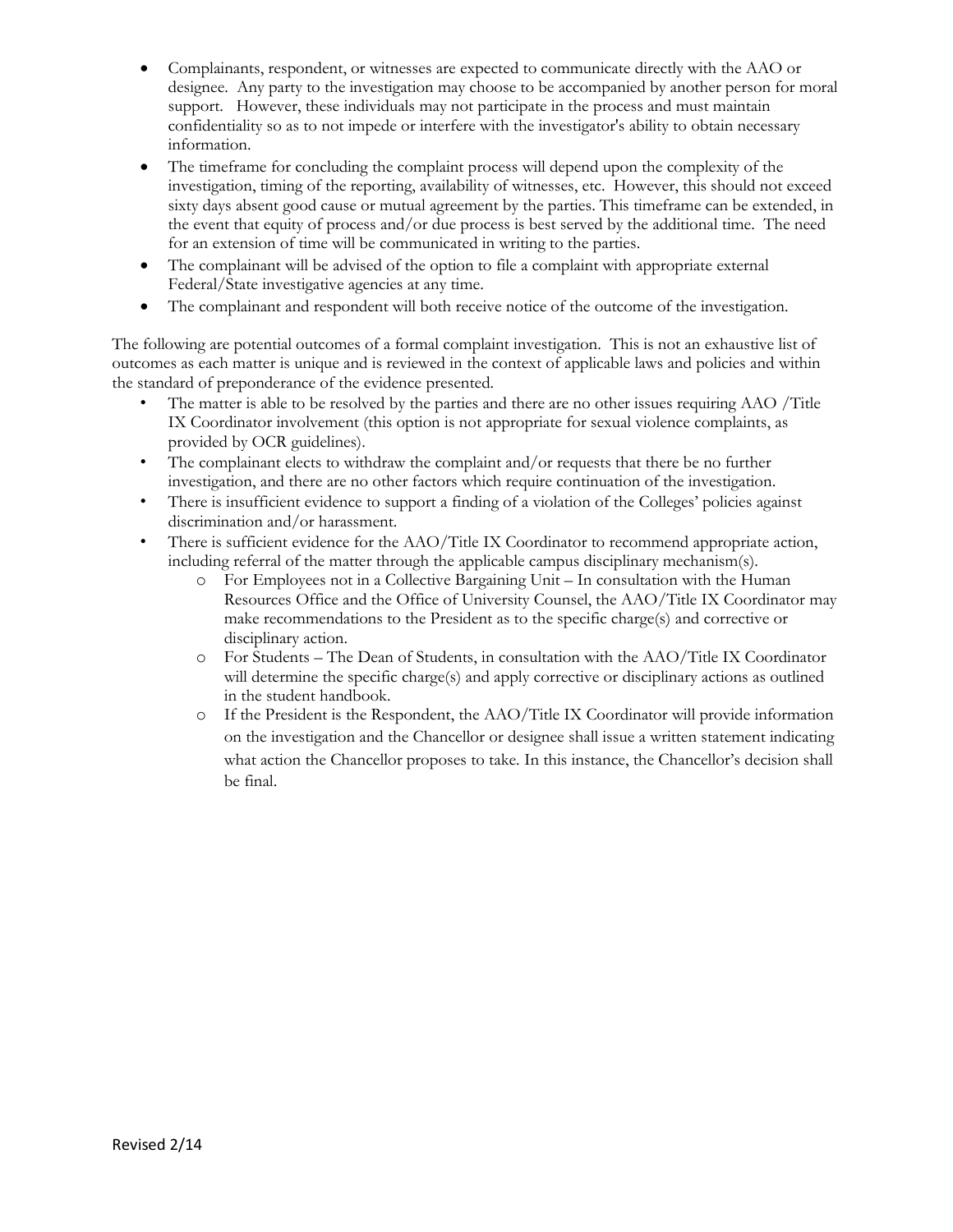#### APPENDIX A **Definitions Acts and Behaviors which may violate College policies or applicable law.**

Isolated instances, e.g., a sexual comment or joke, ordinarily will not constitute sexual harassment unless the circumstances are egregious. Sexual violence is seen as an egregious form of harassment. Such sexual behavior does not constitute harassment if it is welcomed (i.e., voluntary and consensual). It is important to note that conduct in the workplace or educational setting may fall short of the legal standard for sexual harassment or discrimination but may still be addressed, at the discretion of the College, as uncivil, unprofessional and/or inappropriate.

### Sexual Harassment in the Employment Setting is defined as:

Unwelcome sexual advances, requests for sexual favors, or verbal or physical conduct of a sexual nature when any of the following occurs:

- Submission to such conduct is made a term or condition of an individual's continued employment, promotion, or other condition of employment (quid pro quo).
- Submission to or rejection of such conduct is used as a basis for employment decisions affecting an employee or job applicant.
- Such conduct is intended to interfere, or results in interference, with an employee's work performance, or creates an intimidating, hostile, or offensive work environment.

#### Sexual Harassment in the Educational Setting is defined as:

Unwelcome conduct of a sexual nature. Sexual harassment can include unwelcome sexual advances, requests for sexual favors, and other verbal, nonverbal, or physical conduct of a sexual nature. Sexual harassment of a student denies or limits, on the basis of sex, the student's ability to participate in or to receive benefits, services, or opportunities in the educational institution's program.

Harassment on the Basis of Protected Characteristic(s) other than Sex/Gender:

Harassment based on race, color, age, religion, or national origin, disability, sexual orientation or other protected characteristics may be oral, written, graphic or physical conduct relating to an individual's race, color, or national origin (including an individual's ancestry, country of origin, or country of origin of the student's parents, family members, or ancestors) or other protected characteristics that is sufficiently severe, pervasive, or persistent so as to interfere with or limit the ability of an individual to participate in or benefit from the educational institution's programs or activities, or terms, conditions or status of employment.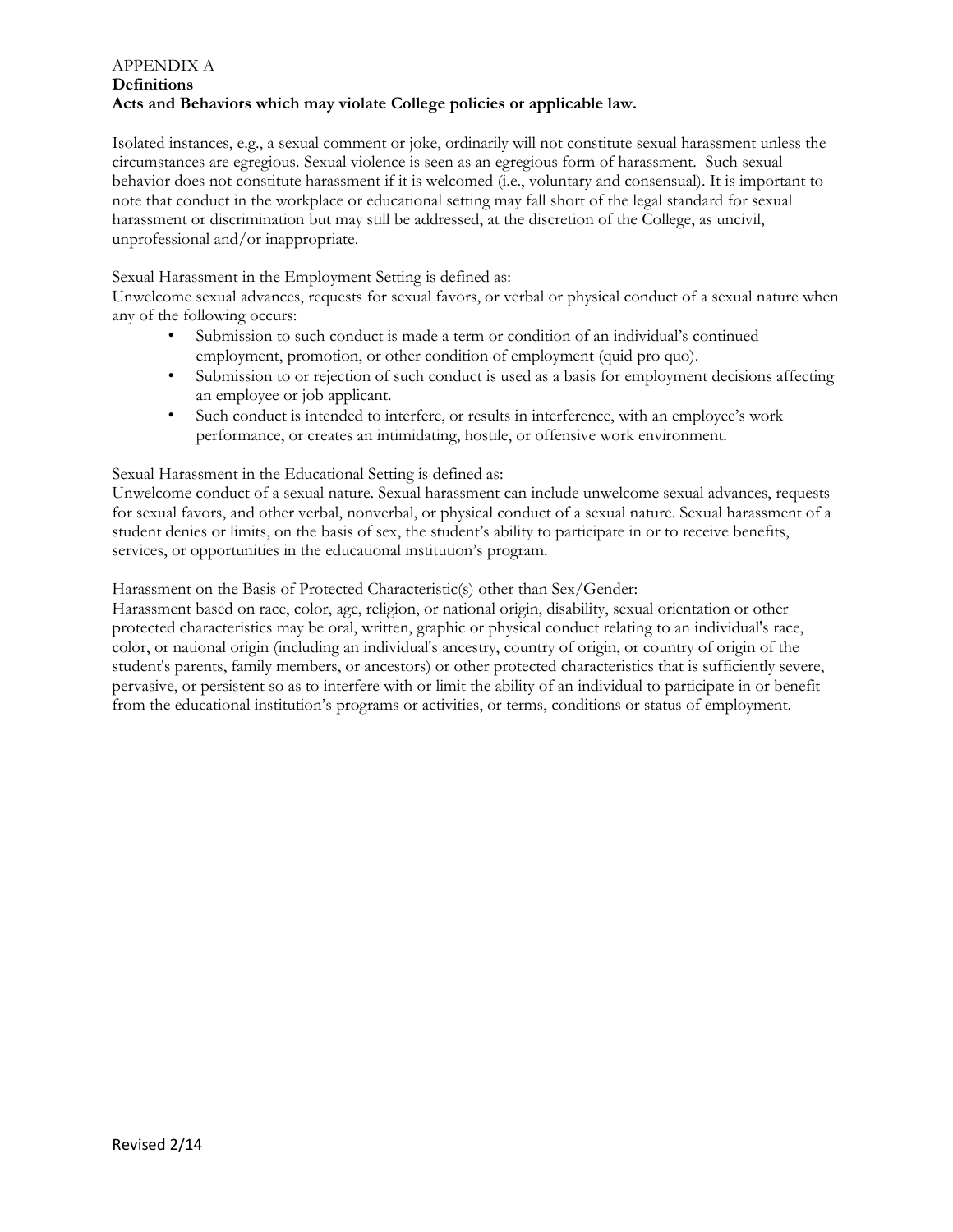#### APPENDIX B

#### **Sexual Violence**

This policy's prohibition against sex discrimination includes sexual harassment and sexual violence. The United States Department of Education's Office for Civil Rights defines sexual violence as "physical sexual acts perpetrated against a person's will or where a person is incapable of giving consent," including rape, sexual battery, and sexual coercion.

If you are a victim of sexual violence you may file a complaint under the College's Non-Discrimination and Non-Harassment policy, in addition to the individual's option to file a complaint with law enforcement. Please note that in cases of rape or sexual assault, you will be advised that the timing of medical attention is very important to preserving your future legal rights with external law enforcement agencies. There are certain immediate steps the College can take to help you feel safer and we will work with you to provide and coordinate the right options for your circumstances. Immediate measures may include but are not limited to:

- Notifying the parties of options to avoid contact with each other, including transferring academic or living situations as appropriate, without disproportionately burdening one party.
- Providing an escort for a party to move safely around campus.
- Offering and providing services to students, including counseling, medical services, and academic services such as counseling.
- Educating both parties about the prohibition against retaliation from each other and third parties.

You may change your mind about participating in this process at any time. The College will take prompt and reasonable action to address the immediate claim and prevent the future reoccurrence of sexual harassment and sexual violence, regardless of whether you choose to engage law enforcement or the complaint process.

Internal and external support resources will be provided to you and are also available on [http://www.newpaltz.edu/titleix/sexual\\_assault.pdf.](http://www.newpaltz.edu/titleix/sexual_assault.pdf)

The College will comply with law enforcement request for cooperation. Such cooperation may require that the College temporarily suspend fact-finding efforts of the investigatory process, so as to allow law enforcement to gather evidence. The College will resume the investigation as soon as law enforcement provides notification that their evidence gathering is completed and that the College's process will not jeopardize law enforcement efforts. The College can offer immediate measures, which may include but are not limited to:

- Notifying the parties of options to avoid contact with each other, including transferring academic or living situations as appropriate, without disproportionately burdening one party.
- Providing an escort for a party to move safely around campus.
- Offering and providing services to students, including counseling, medical services, and academic services such as counseling.
- Educating both parties about the prohibition against retaliation from each other and third parties.

Many companies and organizations support the same ideals of this policy and may have their own mechanism for addressing complaints made against them. In the event that a member of the College community is the victim of sexual violence by a member(s) of an affiliate of the College (e.g., vendor or contractor), the College will take reasonable steps to ensure that the complaint is reported to the affiliate and that the College provides any appropriate support services that are within its ability. Please note that the College's AAO would have no jurisdiction over the processes or outcomes of an external organization. In this instance, complainants may wish to explore reporting the matter to external law enforcement.